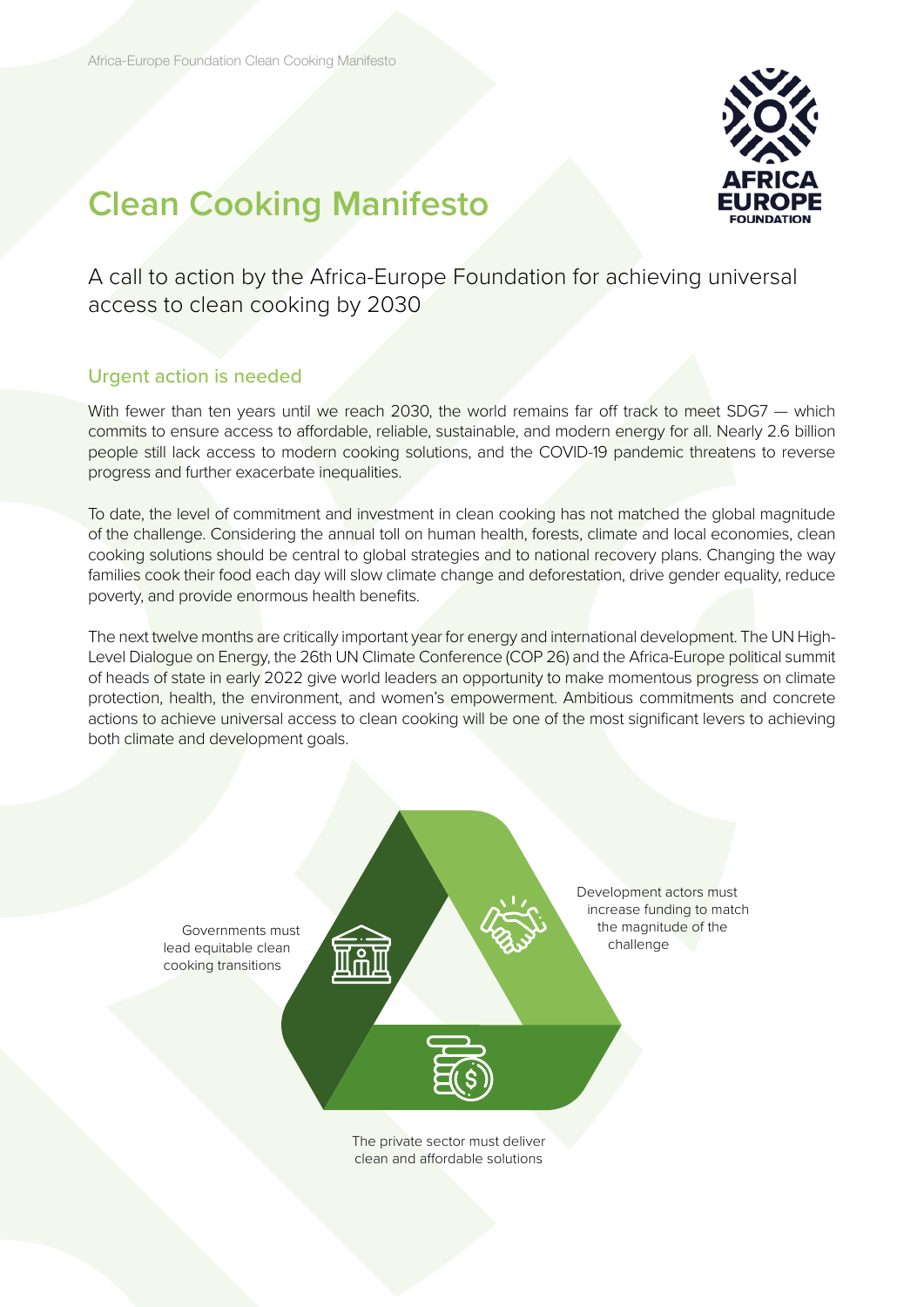# A coordinated approach is required to ensure we achieve SDG7 by 2030 and no one is left behind.

Below we identify the immediate actions needed from governments, international finance and development institutions, and the private sector to accelerate action on clean cooking.

**1 Ensure a just energy transition that leaves no one behind.** The clean cooking community must address the tensions and trade-offs inherent in achieving universal access to clean cooking by 2030, whilst remaining within the Paris Agreement commitments of the UNFCCC's 1.5-degree target and reducing global emissions to Net-Zero by 2050 as being championed by the recent IEA report on Net-Zero. The global community can achieve both climate change goals and clean cooking ambitions. Given technology developments it is now possible to build intrinsic climate and development ambitions as complementary goals. Households should have access to clean cooking solutions that reduces the burden of health by addressing indoor household pollution – a result of the lack of clean cooking solutions- and will ensure improvements in livelihoods.

We must genuinely engage all people — across race, gender and intra-household dynamics, geography, and income — to develop equitable solutions. National governments must be empowered and supported to determine the transition path that best suits their local context.

Governments should engage clean cooking solutions with the ultimate goal of ensuring affordable access to the cleanest and lowest carbon sources of cooking through improved electrification.

In some countries liquid petroleum gas (LPG) is a necessary transition fuel substitute in the context where other options are more harmful to health and livelihoods. According to the International Energy Agency (IEA) analysis, in most cases, LPG for cooking is a better option in terms of GHG as well as non-GHG emissions compared to traditional use of biomass in places where no other clean cooking solutions are available.

Where subsidies are being provided for clean cooking solutions, governments should look towards incentivising electrification solutions so as to diversify the energy mix, increase least cost low-carbon solutions and options for the households suffering from energy poverty.

## **Governments**

- **2 Integrate clean cooking into NDCs and national energy planning.** Nationally Determined Contributions (NDCs) can create transformational change in a country's climate and energy plans and must include ambitious targets for clean cooking. NDC's should seek to be as aligned as possible to the Paris climate goals and the IEA's 1.5-degree Net Zero goals. Governments submitting their revised NDCs should ensure clean cooking is fully embedded, with robust targets to meet climate and development goals. Likewise, governments should engage in integrated energy planning that addresses the full suite of household energy needs, including clean cooking, to maximize health and livelihood benefits of energy access. The emerging Health Energy Platform of Action (HEPA) Coalition of Leaders on clean cooking should be supported and funded, as a platform for leaders to showcase progress being made at national level to put in place the strategies and policies to advance their clean cooking sectors.
- **3 Create and resource governmental clean cooking 'delivery units' innovation** that lead and coordinate clean cooking efforts across agencies and departments. These 'delivery units' would help promote the adoption of effective and robust policy frameworks and shape funding and action where commitments exist. The international community must commit the resources - both financial and technical support - to help national governments establish these 'delivery units', make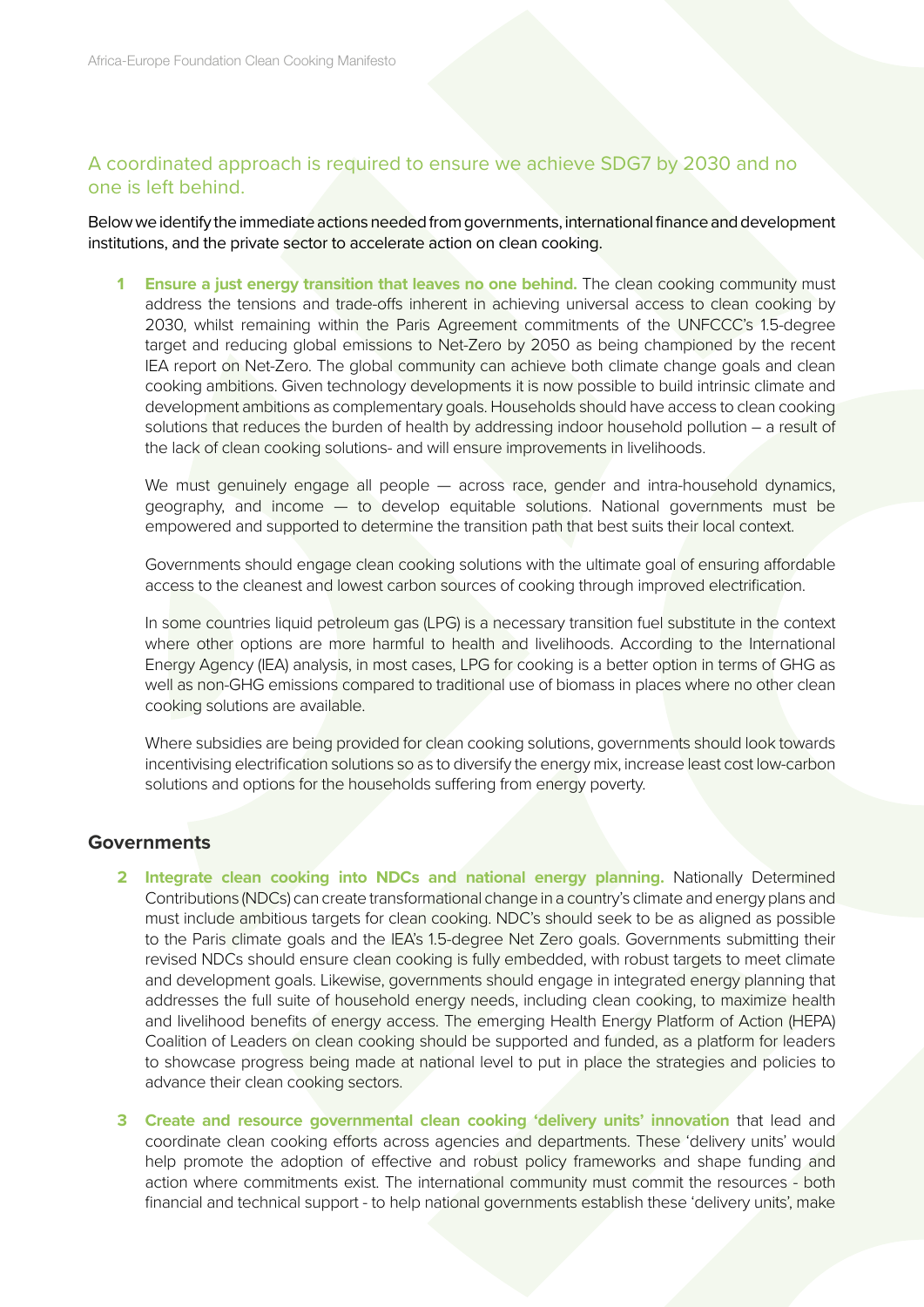investments to fund the successful delivery of ambitious policies and programmes, and operate in service of commitments that national governments have made in partnership with these 'delivery units', including choices related to the fuel and technology mix.

**4 Enact favourable and stable fiscal policies to sustain business growth and increase affordability.** Governments can support the development of a robust clean cooking industry through tax and import duty exemptions, accelerated depreciation, and smart subsidies that are directed towards solutions that meet both climate and energy access objectives. These approaches have been deployed, with much success, in the off-grid, renewable power sector. Purely market-based models are unlikely to be sufficient to deliver affordable solutions at the level and speed required to achieve universal access by 2030. Given the multiple social and developmental benefits associated with clean cooking, deploying innovative supply and targeted demand-side subsidies is justified to enable wider access, as has been the case in the off-grid solar sector.

#### **Development actors**

- **5 Support countries to develop appropriate policy frameworks and technical support to enable rapid growth of clean cooking solutions.** Countries need to be supported when developing Nationally Determined Contributions (NDCs) and National Adaptation Plans. Both need to be representative of the current situation on clean cooking and make sure to call for stronger help from the international community, through climate finance for clean cooking solutions. The establishment of a resource centre would help build an evidence base that easily translates into informed choices, and supports national plans that are equitable, based on an effective regulatory environment and centred on the user. Critically, increasing the share of women policymakers and gender mainstreaming will further strengthen the development outcomes from clean cooking interventions.
- **6 Increase funding to match the magnitude of the clean cooking challenge.** Clean cooking must rise up the funding agenda, as a priority within integrated national energy plans that include a holistic approach to electricity. Funders should offer concessional finance and blended finance solutions to enable investment in clean cooking. Prioritizing more resources for clean cooking can help mobilize the resources and attention that is critical for influencing political will and commitment-setting within national governments. Developed economies should also reduce subsidisation of fossil-based options and redirect funds towards enhanced and more scaled electrification and clean cooking solutions.
- **7 Develop sustainable markets that deliver clean and affordable solutions.** The sector must pursue three trajectories aligned to national plans, including immediately expanding access to proven clean solutions, specifically greater electricity with priority given to decentralised models inclusive of LPG, ethanol and biogas as a transitory energy option; and significantly improving the quality and performance of improved cookstoves that deliver cleaner solutions to the poorest and most vulnerable populations.

Crucially, the sector needs increased investment at various stages of enterprise growth, and greater engagement with industry actors to promote innovation and scale-up. Results-based financing (RBF), including carbon finance and use of carbon offsets - will be critical to addressing the funding needs of enterprises and the affordability gap for consumers. Resources for evidence-based research and evaluation would ensure effective targeting of activities.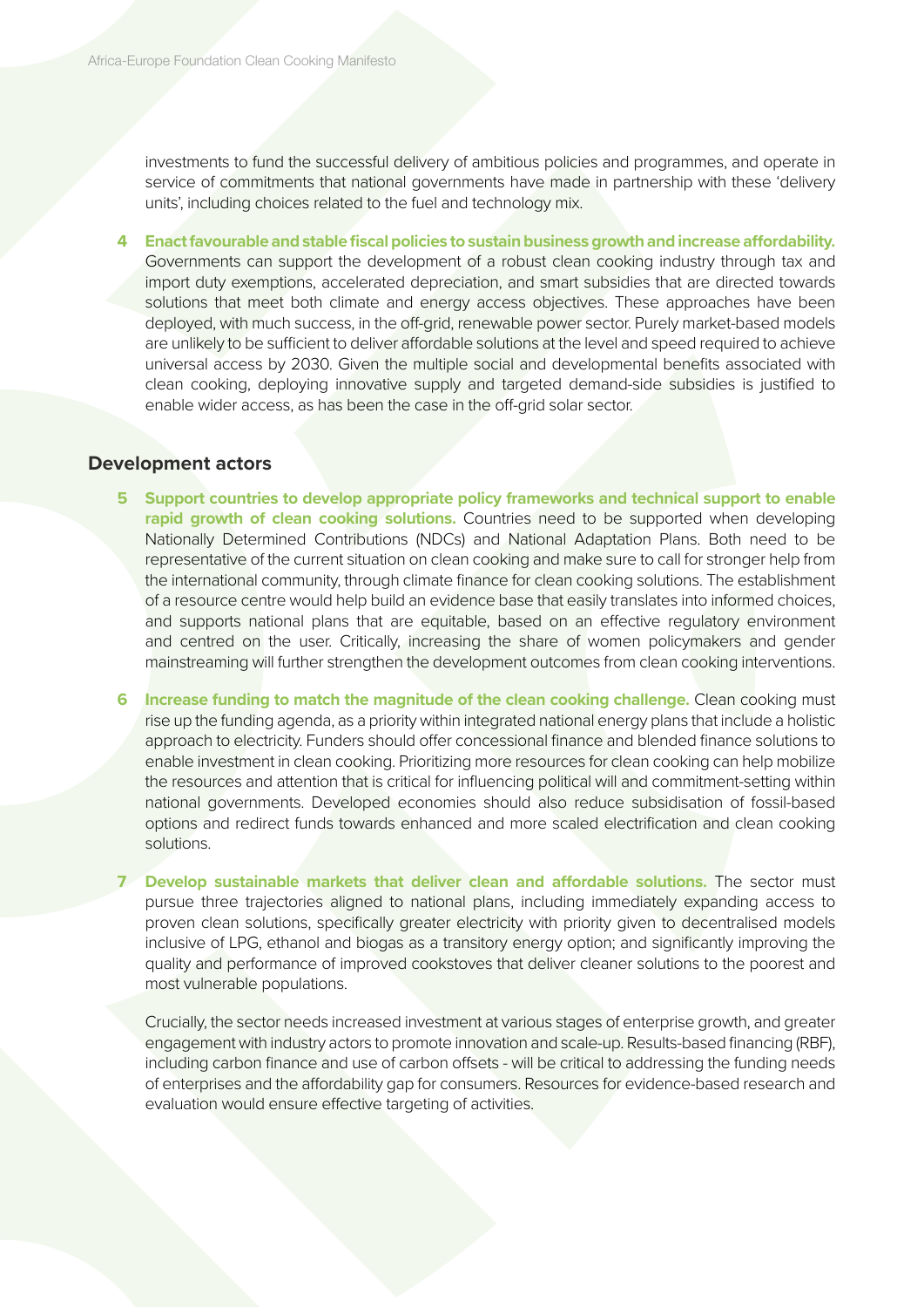### **Private sector**

- **8 Increase private sector investment in clean cooking solutions.** The International Energy Agency (IEA) have reported that the funding required to achieve universal access to modern energy cooking services by 2030 is estimated at USD 4.5 billion per year in the latest Tracking SDG7 Report (2021), equivalent to USD 2 for every person without access in 2019. According to SEforALL, the current level of investment is only a small fraction of this - estimated at about USD 131 million in 2018. Funding needs to come from public-sector sources, critical for de-risking private investment. Private-sector financing required for the development of downstream infrastructure essential to the functioning of modern energy cooking markets accounts for the remaining 7%, or US\$11 billion, of this total. The total amount of private investment required to build a dynamic, financially sustainable industry could be significantly higher than this, since new product and business model innovations could create a commercially viable clean cooking industry that attracts significant commercial and concessionary capital through a variety of investment mechanisms. Developing countries should partner with develop economies to catalyse and scale the level and rate of innovation for clean cooking solutions in Africa that are consistent with the Paris goals and net-zero targets.
- **9 Build stronger partnerships with the electricity sector to advance electric cooking.** Rapidly expanding partnerships with the electricity sector should include (a) engaging mini-grid associations and programmes to identify shared opportunities for cross-sector collaboration, to advocate for clean cooking as part of off-grid energy systems and (b) expanding formal partnerships with minigrid operators to pilot and scale bundling programmes and ensure the load-planning of individual operators will include electricity for cooking. In support of this concept, resources should be allocated for efforts to embed clean cooking more explicitly in mini-grid programmes.
- **10 Increase participation of women and integrate gender issues** not only to increase impacts for women and girls, but to increase the effectiveness of solutions. Women are a key part of the clean cooking value chain, from producing and distributing products to entrepreneurship and executive leadership. The private sector must rapidly scale opportunities for women to participate formally in the sector as providers and decision-makers, instead of simply as users, aiming to increase the share of women entrepreneurs and employees in the clean cooking sector to at least 50% by 2030.

#### **We urge governments, investors, businesses and other key stakeholders to align with a greater sense of urgency and innovation, elevating clean cooking within energy, climate and development agendas.**

Bold action must be taken to ensure that billions of people have the means to prepare food in a safe, clean and affordable way. The time to act is now. We will succeed by working together through sustained, wellcoordinated efforts that harness the strengths and resources from a broad range of public and private actors and channel significantly increased funding to the sector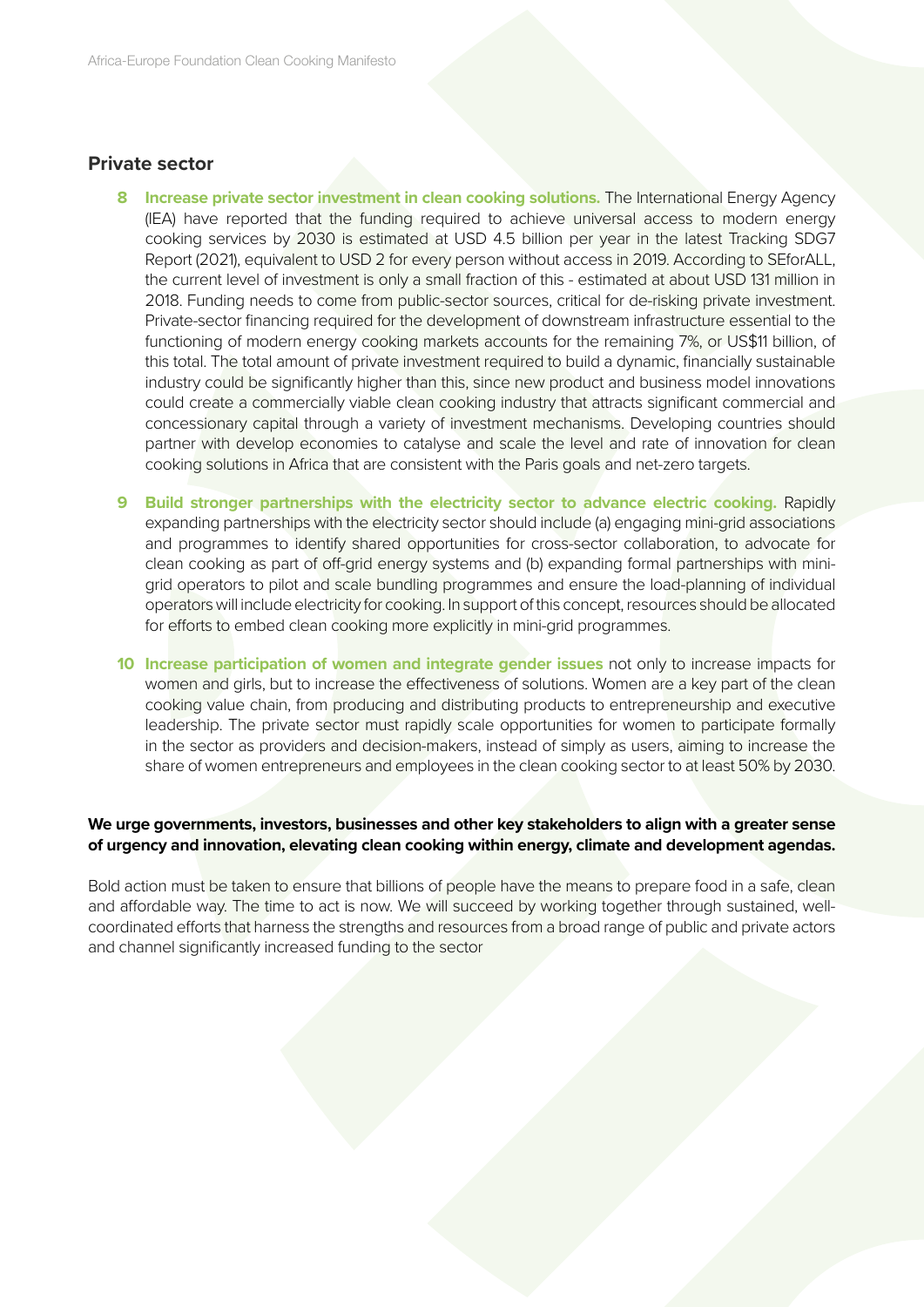# **This call to action is supported by:**

**Ayodeji Adewunmi** Co-Founder & Director, Emprego Holdings

**Clare Akamanzi** Chief Executive Officer of the Rwanda Development Board

**Yvonne Aki-Sawyerr** Mayor of Freetown, Sierra Leone

**Zeinab Badawi** Chair of the Royal Africa Society, International Broadcaster and member of the advisory board of Afrobarometer

**Ousmane Badiane** Co-Chair of the AEF Strategy Group on Agriculture, Executive Chairperson of AKADEMIYA 2063

**Samira Bawumia** 2nd Lady of Ghana; Chief Executive Officer and Founder of the Samira Empowerment and Humanitarian Projects (SEHP)

Agnes Binagwaho Co-Chair of the AEF Strategy Group on Health and Vice Chancellor and co-founder of the University of Global health Equity

**Fatih Birol** Executive Director of the International Energy Agency (IEA)

**Sharan Burrow** General Secretary of the International Trade Union Confederation

**Geert Cami** Co-Founder and Secretary General of Friends of Europe

**Gunilla Carlsson** Co-Chair of the AEF Strategy Group on Health and Vice-Chair of the Strategy Committee **Joaquim Alberto Chissano** Former President of the Republic of Mozambique and former President of the African Union

**Aliko Dangote** Founder of Dangote Industries and Dangote Group

**Etienne Davignon** Co-Founder of the Africa-Europe Foundation, President of Friends of Europe, Belgian Minister of State and former Vice- President of the European Commission

**Nathalie Delapalme** Executive Director of the Mo Ibrahim Foundation

**Hailemariam Desalegn Boshe** Former Prime Minister of Ethiopia and former president of the African Union

**Bineta Diop** Special Envoy of the Chairperson of the AUC on Women, Peace and Security

**Saliem Fakir** Executive Director of the African Climate Foundation

**Tariye Gbadegesin** Managing Director and Chief Executive Officer at ARM-Harith Infrastructure Investment LTD

**Kristalina Georgieva** Managing Director of the International Monetary Fund

**Arancha González** Minister of Foreign Affairs, EU and Cooperation of Spain

**Bernard Gustin** Co-Chair of the AEF Strategy Group on Transport and Connectivity and former CEO, Brussels Airlines

**Kate Hampton** Chief Executive Officer of the Children's Investment Fund Foundation

**Leela Hazzah** Co-founder and Executive Director of Lions Guardians, Co-founder & Leadership Council of WE Africa

**Connie Hedegaard** Co-Chair of the AEF Strategy Group on Energy and former EU

Commissioner for Climate Action and Chair of KR Foundation

**Hadeel Ibrahim** Board Director of the Mo Ibrahim Foundation and co-Chair of the Board of Directors of the Africa Center New York

**Mo Ibrahim** Co-Founder of the Africa-Europe Foundation, Founder and Chairman of the Mo Ibrahim **Foundation** 

**Hindou Oumarou Ibrahim** Coordinator, Association des Femmes Peules et Peuples Autochtones du Tchad **Paula Ingabire** Co-Chair of the AEF Strategy Group on Digital and Minister of ICT & Innovation of Rwanda **Abdoulie Janneh** former UN Under-Secretary- General and Executive Secretary of the Economic Commission for Africa

**Ellen Johnson Sirleaf** Honorary President of the Africa-Europe Foundation, Former President of the Republic of Liberia and Nobel Laureate

**Donald Kaberuka** High Representative for the Peace Fund of the Africa Union Commission and former President of the African Development Bank

**Agnes Kalibata** Special Envoy for 2021 Food Systems Summit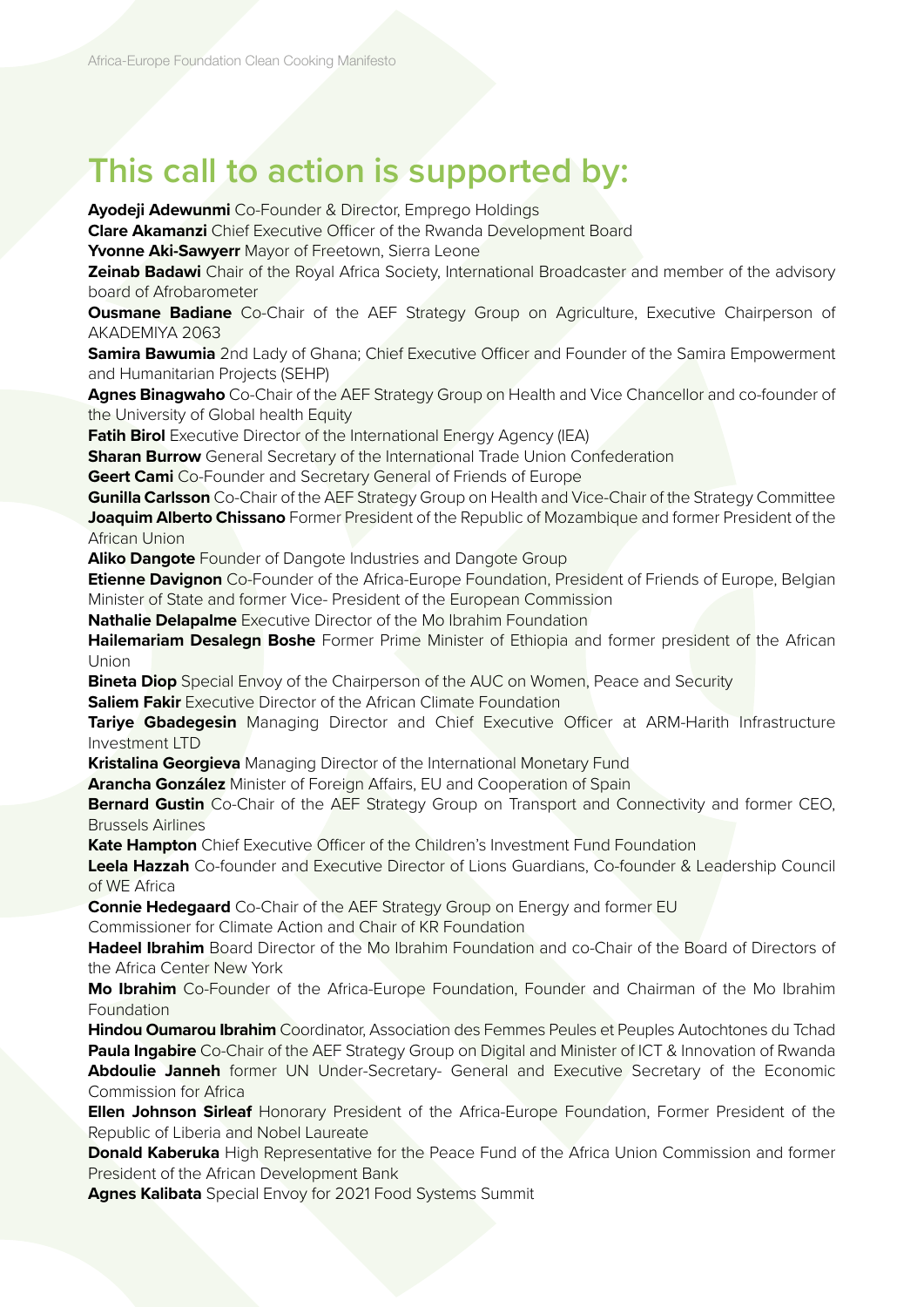**Musimbi Kanyoro** Senior Adviser, "Together Gender Equality" UN Global Compact and former President and CEO of Global Fund for Women

**Elsie Kanza** Co-Chair of the AEF Strategy Group on Transport and Connectivity and Ambassadordesignate for Tanzania

**Horst Köhler** former President of Germany and former Managing Director of the International Monetary Fund

**Ramtane Lamamra** African Union Commission High Representative for Silencing Guns in Africa and former Minister of Foreign Affairs of Algeria

**Pascal Lamy** Honorary President of Notre Europe- Jacques Delors Institute and former Director-General of the World Trade Organisation

**Dymphna van der Lans** Chief Executive Officer of the Clean Cooking Alliance

**Chebet Lesan** Founder and Chief Executive Officer of BrightGreen Renewable Energy

**Mark Malloch-Brown** President of the Open Society Foundations and former head of the United Nations Development Programme (UNDP)

**Wanjira Mathai** Vice President and Regional Director for Africa at the World Resource Institute

**David McNair** Executive Director for Global Policy at the ONE Campaign

**Carlos Moedas** Former EU Commissioner for Research and Innovation

**Federica Mogherini** Rector of the College of Europe and former EU High Representative for Foreign Affairs and Security

**Najma Mohamed** Policy Director of Green Economy Coalition

**Amina Mohammed** Deputy Secretary-General of the United Nations and Chair of the United Nations Sustainable Development Group

**Louise Mushikiwabo** Co-Chair of the Strategy Groups of the Africa-Europe Foundation, Secretary General of the Organisation Internationale de la Francophonie and former Minister of Foreign Affairs of Rwanda

**Vanessa Nakate** Founder of the Rise up Climate Movement and Youth for Future Africa

**Damilola Ogunbiyi** Chief Executive Officer and Special Representative of the UN Secretary-General for Sustainable Energy for All and Co-Chair of UN-Energy

**Sanda Ojiambo** Chief Executive Officer and Executive Director of the United Nations Global Compact **Ngozi Okonjo-Iweala** Director General of the World Trade Organization (WTO) and former Chair of the Global Alliance for Vaccines and Immunization and former Minister of Finance of Nigeria

**Sheila Oparaocha** ENERGIA International Coordinator and Programme Manager

**Romano Prodi** Former Prime Minister of Italy and President of the European Commission

**Mary Robinson** Honorary President of the Africa-Europe Foundation, first woman President of Ireland and Chair of the Elders

**Minouche Shafik** Director of the London School of Economics and former Deputy Governor of the Bank of England

**Rajiv J. Shah** President of the Rockefeller Foundation and former USAID Administrator **Madji Sock** Partner, Dalberg Advisors

**Vera Songwe** Executive Secretary of the United Nations Economic Commission for Africa

**Gunhild A. Stordalen** Founder and Executive Chair of the Eat Forum

**Mark Suzman** Chief Executive Officer of the Bill & Melinda Gates Foundation

**Halla Tómasdóttir** Chief Executive Officer and Chief Change Catalyst for The B Team

**Margot Wallström** Former Sweden's Minister for Foreign Affairs and Vice-President of the European Commission

**Paul Walton** Executive Director of the Africa-Europe Foundation

**Ingrid Wünning Tschol** Co-Chair of the AEF Strategy Group on Agriculture and Senior Vice-President Strategic Development, Robert Bosch Stiftung

**Kandeh Yumkella** Co-Chair of the AEF Strategy Group on Energy and former Chief Executive Officer of Sustainable Energy for All

**Chrysoula Zacharopoulou** MEP, Co-Chair of the Strategy Groups of the Africa-Europe Foundation, Vice-Chair of the Development Committee at the European Parliament